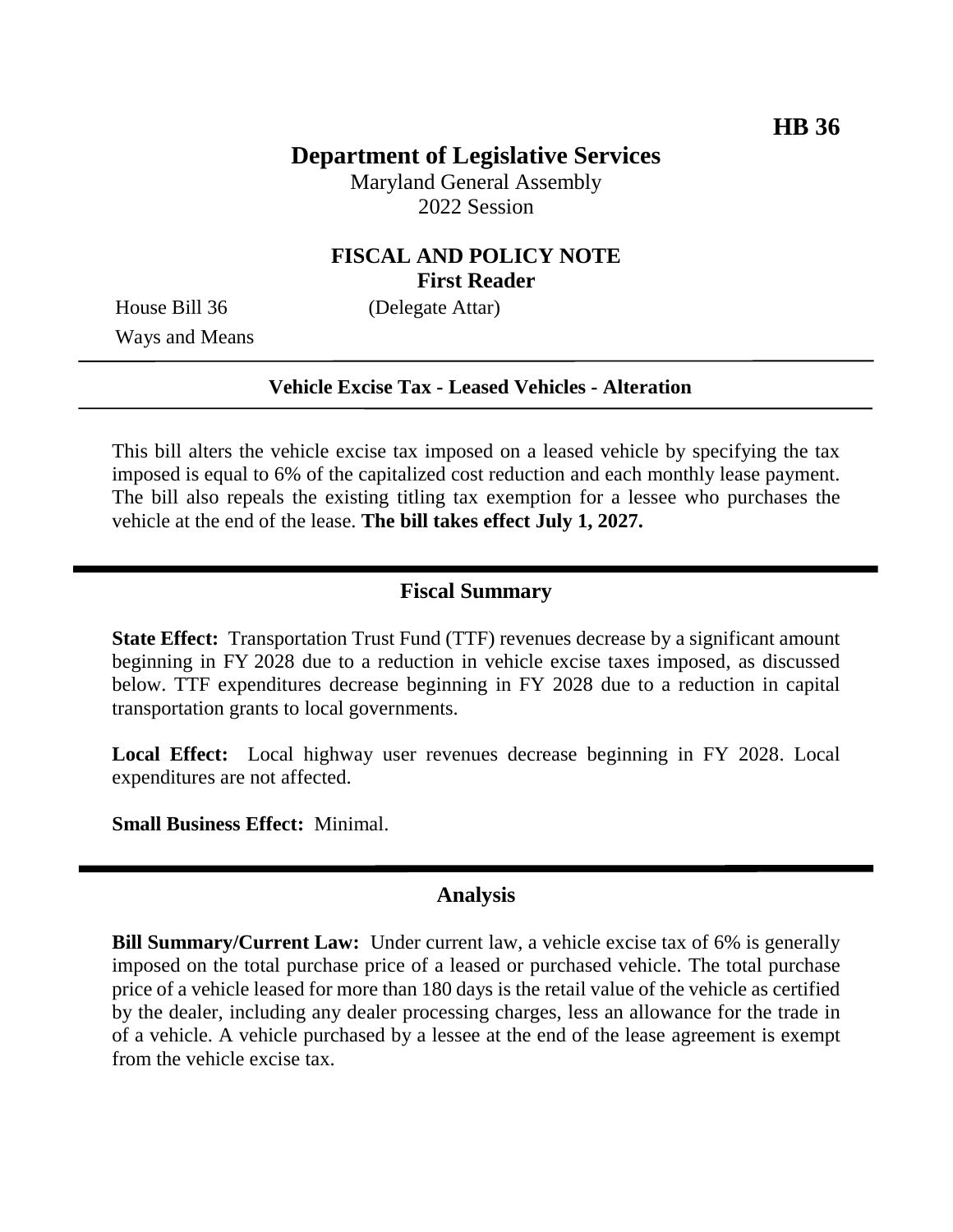The bill alters the excise tax imposed on vehicles leased for more than 180 days by specifying the excise tax of 6% is imposed on the capitalized cost reduction and each monthly lease payment. Capitalized cost reduction is any monetary payment made by a lessee of a vehicle at the time of entering into the vehicle lease that lowers the monthly payments on the lease. Capitalized cost reduction does not include the value of any trade-in vehicle.

The bill also repeals the existing exemption for individuals who purchase a vehicle at the end of a lease with an initial term of more than 180 days.

**State Fiscal Effect:** The bill alters the excise tax imposed on leased vehicles beginning in fiscal 2028. As a result, TTF revenues will decrease beginning in fiscal 2028. A portion of vehicle excise tax revenues are used to provide capital transportation grants to local governments. Thus, any decrease in vehicle excise tax revenues results in a decrease in TTF expenditures to local governments.

The Maryland Department of Transportation (MDOT) estimates that in recent years an average of about 46,800 vehicles were leased and paid a total of \$77.7 million in vehicle excise taxes. Under the bill, this excise tax revenue would be reduced by about two-thirds. MDOT estimates that the bill will reduce TTF revenues by \$48.2 million in fiscal 2028 and revenue losses will increase by about 1% annually thereafter.

TTF revenues are used to fund the State capital program. MDOT advises that based on its estimated revenue decrease resulting from the bill, MDOT will be required to reduce its capital program by \$474 million in fiscal 2028 through 2032 to maintain its debt service coverage ratio.

The Department of Legislative Services notes that the estimated fiscal impact of the bill will likely be less than estimated due to additional factors, including the repeal of the existing exemption for individuals who purchase a vehicle at the end of a lease. However, a precise impact cannot be estimated as the percentage of lessees who opt to purchase their vehicle at lease end has varied considerably in the last several years, reflecting price volatility in the used vehicle market.

**Local Revenues:** Local governments receive a portion of vehicle excise tax revenues as local highway user revenues through capital transportation grants. Under the bill, local highway user revenues will decrease beginning in fiscal 2028.